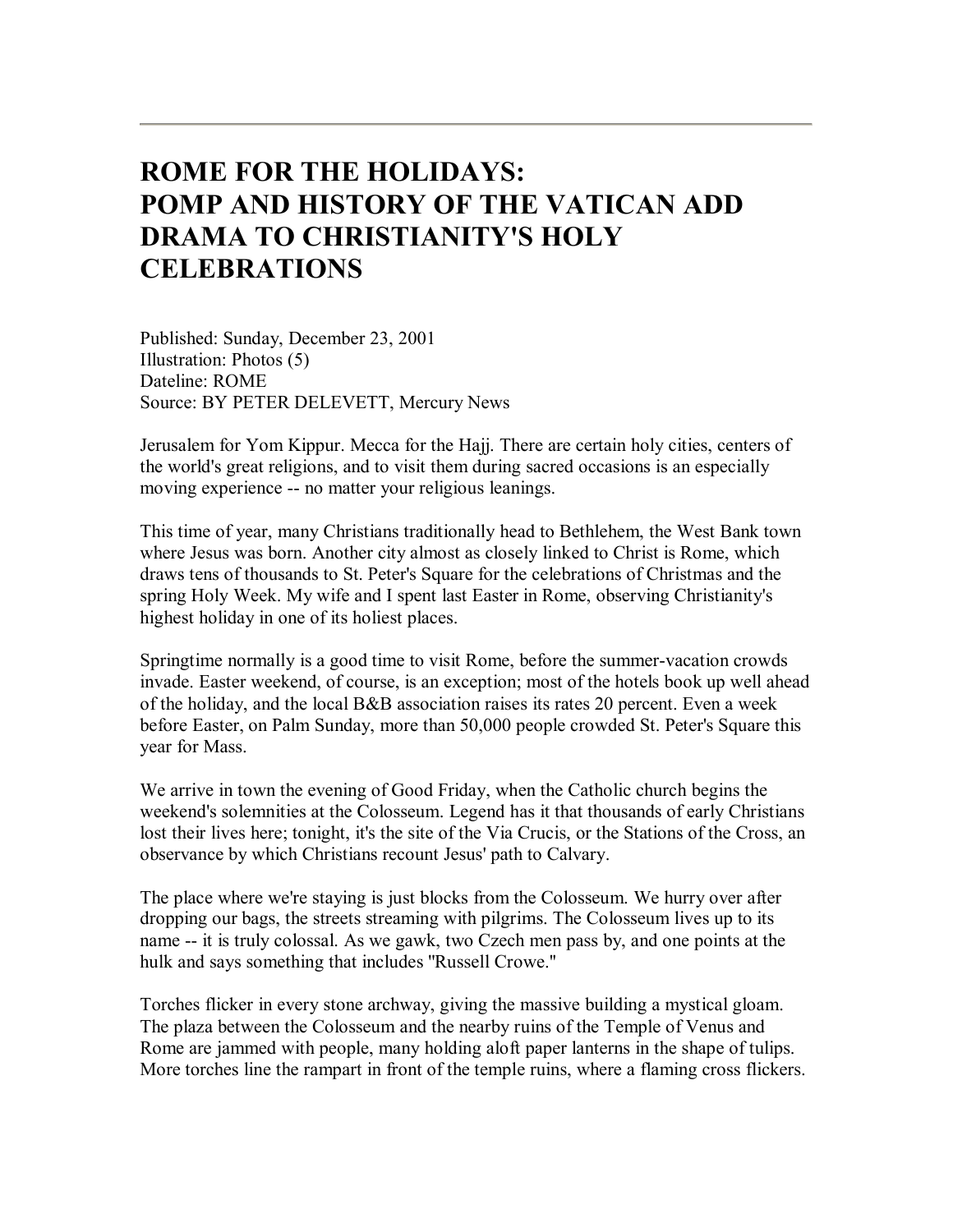Against the Colosseum wall opposite, a lone protester holds a banner urging PACE, Italian for peace.

At last a sudden rushing murmur, growing quickly in volume: ''Il Papa,'' the Catholic priest next to me says in Italian, pointing toward the rampart. Indeed, the tiny, hunched figure in white has appeared at the railing, supported on either side by red-capped cardinals. Applause and flashbulb light wash over Pope John Paul II, who raises a hand in greeting.

Back before age and infirmity set in, the pope himself used to lead the Via Crucis. Now, a small cluster of cardinals and acolytes slowly make their way from inside the Colosseum, carrying a light wooden cross through the crowd and toward the rampart. The name of each station is read over the public-address system in Italian, English, French, German, seven languages in all: ''Jesus falls for the second time,'' ''Jesus mourns for the women of Jerusalem.'' At the end of each station, the fragile pontiff wobbles to his knees while a prayer is read; then, the multitude recites the Lord's Prayer in Latin. The chills up my spine owe nothing to the cold night breeze.

Neither my wife nor I am Catholic, but it's impossible not to be moved by the pope's presence, especially given his frailty. His devoutness and humility are palpable.

It's also impossible not to be struck by the juxtaposition: on one side the Roman Colosseum, proudest symbol of the empire that crucified Christ and later persecuted his followers; on the other side, the pope, Christianity's high priest, a direct successor to the first man to hold the job, St. Peter. Indeed, this whole city has been claimed, converted, just as the former Roman centurion Paul was converted -- the vanquished rising up and supplanting the victor.

## **Museum tour**

The next day, Saturday, is a quiet time for Rome's official priesthood, marked by Easter vigils at the Vatican and other churches. We and thousands of other visitors use the day to squeeze in less contemplative activities. The Vatican museums and their legendary Sistine Chapel will be closed Sunday and the next day, Easter Monday, so we wake up early and wait nearly an hour in a line that snakes around the block. The light drizzle turns heavy, and we begin to fear for tomorrow's open-air service in St. Peter's Square. Right in front of the entrance to the museums, we're shocked to see a sign advertising a nearby McDonald's.

Art lovers probably could spend a week in the Vatican museums. The collections cover more than four miles and some 1,400 rooms, crammed with Renaissance art and antiquities from the ancient Etruscans, Rome's earliest inhabitants. But we beeline through the place, feeling vaguely like Philistines, to reach the main attraction: Michaelangelo's Sistine Chapel.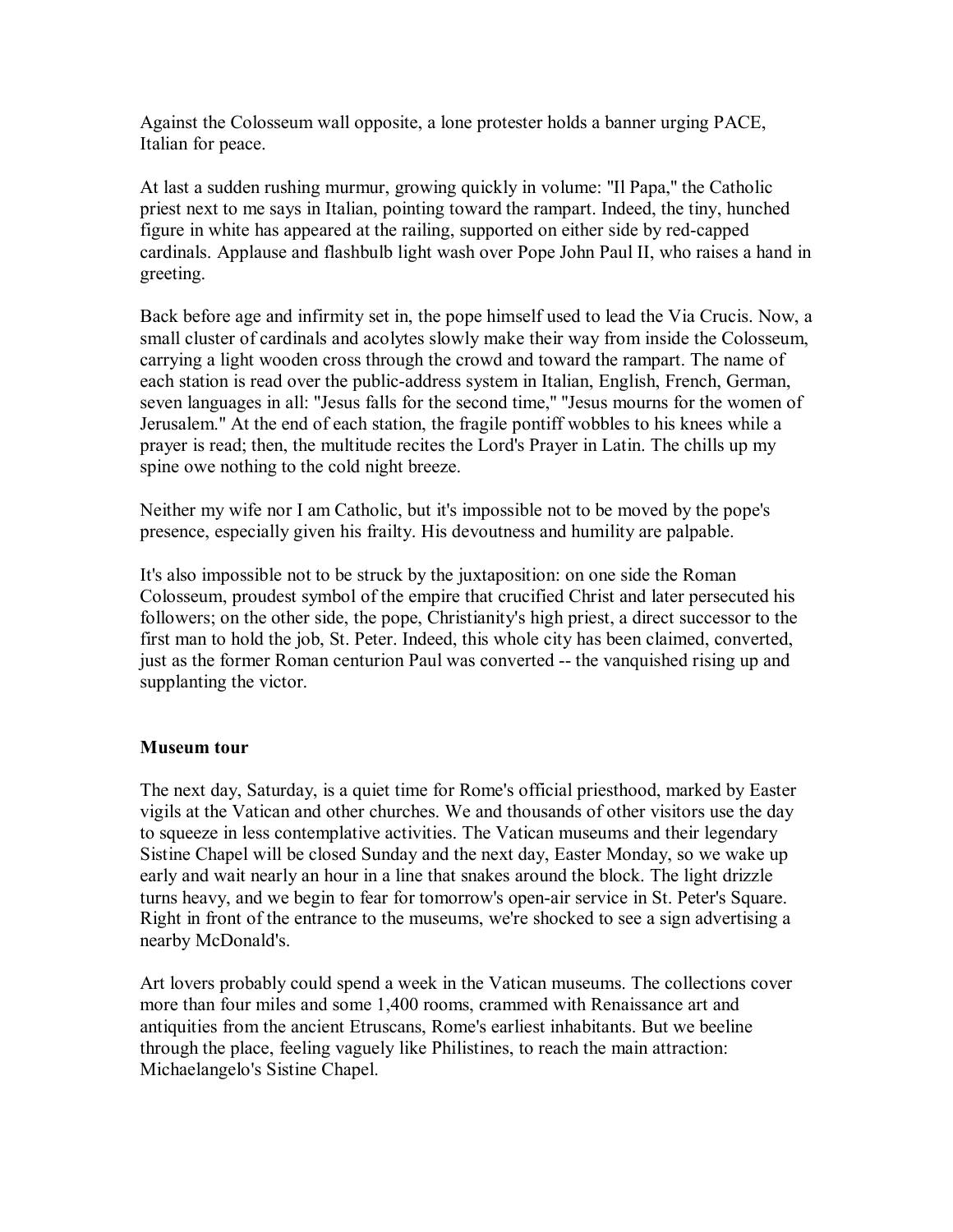I'm surprised how small the room is. I'd always pictured it as cathedral-sized, but despite the fact that it took Michaelangelo four years to paint the densely detailed ceiling, the rectangular chamber is smaller than an average hotel banquet room.

The colors, too, are surprisingly bright and vivid after a restoration in the 1980s; the Old Testament figures high above us look almost three-dimensional. Unfortunately, no photos are allowed here. Despite the early hour, the chapel is crowded with chattering tourists, shushed every minute or so by the guards.

Our next stop is nearby St. Peter's Basilica, ground zero for papal authority. The massive cathedral hums with activity, workers moving stacks of chairs, tourists gaping at the famous sculptures. Outside, workers twine palm fronds around the cathedral's great central columns, while boxes of live tulips, azaleas and hyacinths wait for gardeners to put them into place.

We pass confession booths where penitents can seek forgiveness in any number of languages and finally stop near the huge main altar, built atop the site where St. Peter is buried. Normally one can visit the underground crypt to see his tomb and those of other popes, but the excavations are closed for the holiday weekend.

## **Sprinting for seats**

Easter morning breaks sunny and cloudless, something of a minor miracle given the season. Tickets (free of charge) are required to attend the papal Mass; we got ours by faxing a request a few days before Easter to the Prefettura della Casa Pontificia (see ''Seeing the Pope,'' Page 1G). Even with tickets, getting good seats requires planning and a bit of luck. The crowds begin forming more than two hours ahead of the 10:30 a.m. mass. We begin to fret when the police start opening other gates before the one where we're penned in, and we watch helplessly as pilgrims sprint for seats. Finally the cops start letting our group through, a slow process as bags are checked and metal detectors passed over bodies. As crowds behind shove me forward, I try not to jostle the pack of tiny Filipina nuns ahead of me.

The Mass truly becomes a mass, the entire square behind us a sea of bobbing heads. The hordes of faithful pass the time by singing songs in Spanish, Swedish, Portuguese. They wave flags and unfurl banners, blow horns and beat tambourines. The place has the feel of a World Cup soccer match. For many of these people, this is a once-in-a-lifetime pilgrimage, the crowning moment of a creed.

Finally, with a martial blare of drums and trumpets, two columns of the Swiss Guard march into the square, one group decked out in red uniforms and plumed silver helmets, the other company in blue. Dozens of cardinals, bishops, priests, deacons and dignitaries flow out of the cathedral doors and into seats on either side of the pope's throne; the pontiff appears tired and seems to doze during parts of the service, but his voice is strong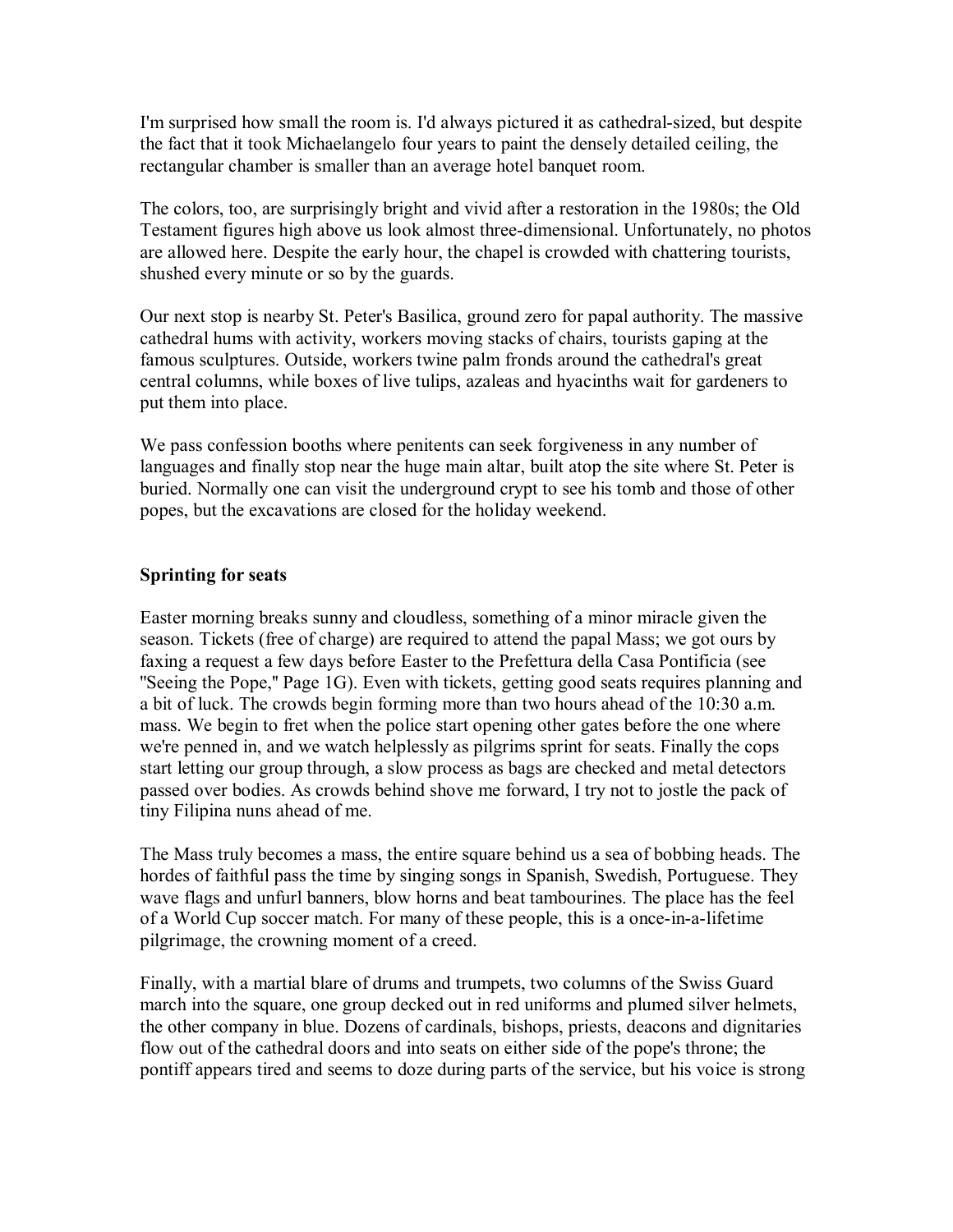during his lengthy sermon. Other parts of the liturgy are delivered in English, Spanish, Russian, Chinese and Arabic.

Oversize TV screens project images of the service for the crowds further back, and a huge camera boom sweeps over the crowd, like at a rock concert. And when Holy Communion is served, lines of white-robed clerics file into the congregation, delivering eucharist wafers to a jostling crowd big enough to fill several football fields.

At the end of the Mass, the pope rides through the crowd in his specialized ''Popemobile,'' giving even those pilgrims in the far end of the square a close-up glimpse.

In the afterglow of this highest of high masses, it occurs to us that we haven't seen a single colored egg or chocolate bunny this Easter. We don't miss them a bit.

### SEEING THE POPE

Free tickets are required for public Masses and for the pope's weekly audience, Wednesday mornings except during July. Request them one or two weeks in advance from:

Office for U.S. Visitors to the Vatican, Casa Santa Maria, Via dell'Umilta 30, 00187 Rome; phone 011-39 (06) 690011, fax 011-39 (06) 6791448.

Prefettura della Casa Pontificia, Citta del Vaticano, 00120 Rome; fax 011-39 (06) 6988 5863. Mail or fax request only; confirmation of acceptance can by given by phone, 011- 39 (06) 6988 3273.

Church of Santa Susanna, www.santasusanna.org. Online form for Mass and audience tickets -- but the church (the home of the American Catholic Church in Rome) no longer handles requests for Christmas or Easter Mass.

Jesuit Guest Bureau, Borgo Santo Spirito 8, 00193 Rome; phone 011-39 (06) 687 5800, fax 39 (06) 687 5101, www.sjweb.org/ english/bureau.htm. Provides assistance for Jesuits and their friends and family.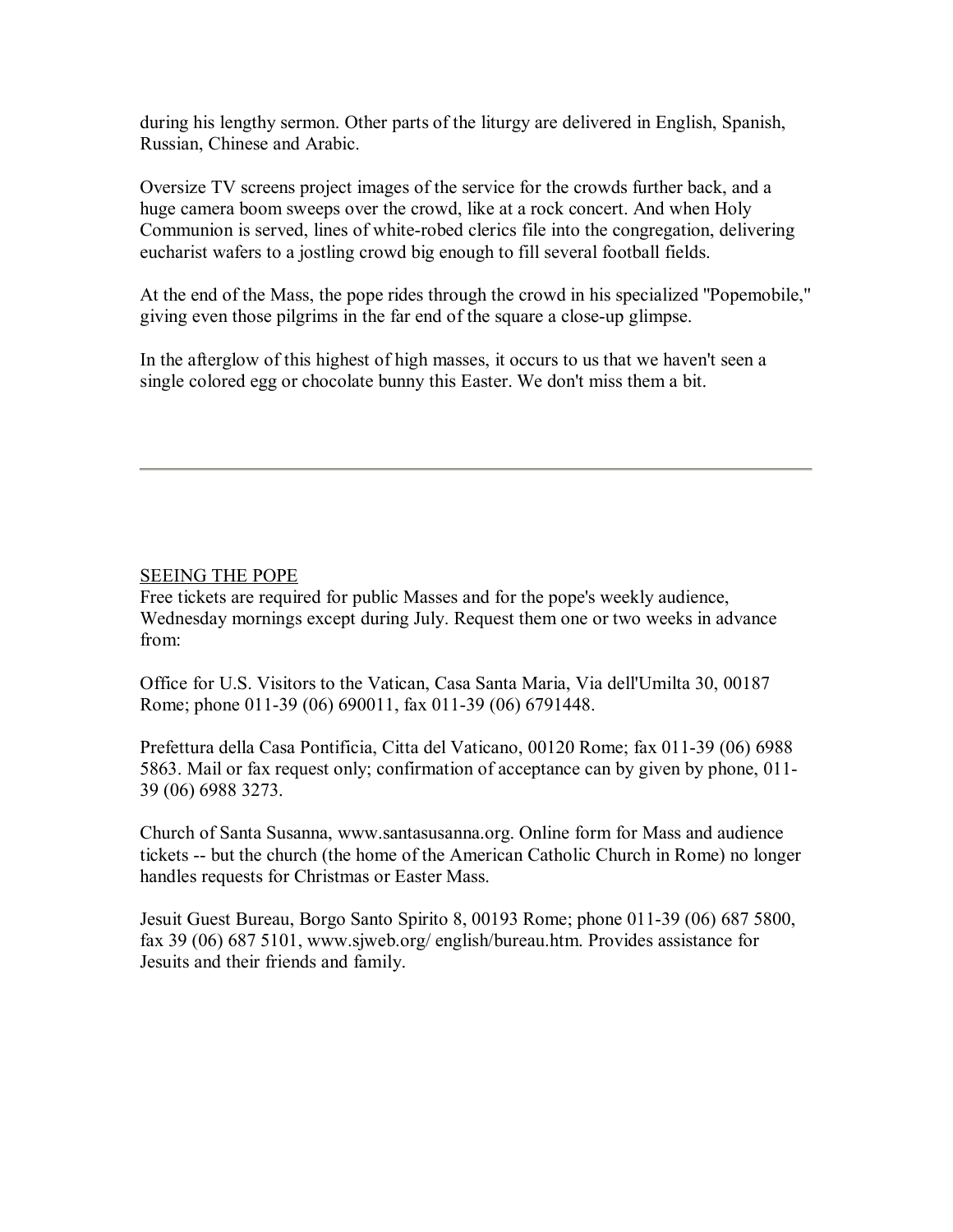#### OTHER OPPORTUNITIES

For private Masses or to get front-row seats for the Wednesday audience, go through your bishop.

The pope administers a blessing every Sunday at noon from his apartment window over St. Peter's Square (except summer, when he gives his benediction at Castel Gandolfo). No ticket required.

For more information on the pope's schedule, Masses and Vatican museums, see www.vatican.va/phomeen.htm

## LODGING RECOMMENDATIONS

Casa d'Accoglienza, a pensione inside a convent with bright stucco walls and a quiet garden. A quick bus ride from the Vatican. Single and double rooms with private bath cost \$34 person in high season. Phone +39 (06) 6-32264; fax +39 (06) 6-383808.

Hotel Margutta, a small hotel near the Spanish Steps, comes highly recommended. Rooms start around \$86. Phone +39 (06) 322-3674; fax +39 (06) 320-0395

The B&B Association of Rome is a clearinghouse for more than 50 small bed-andbreakfasts, with prices starting at \$54 for a double room. Phone +39 (06) 55302248, fax +39 (06) 55302259, www.b-b.rm.it.

The Jesuit Guest Bureau has lists of hotels, pensiones and long-term housing at www.sjweb.org/english/bureau.htm.

The American Catholic Church in Rome has a list of recommended convents that accept lodgers, at www.santasusanna.org/ comingToRome/convents.shtml.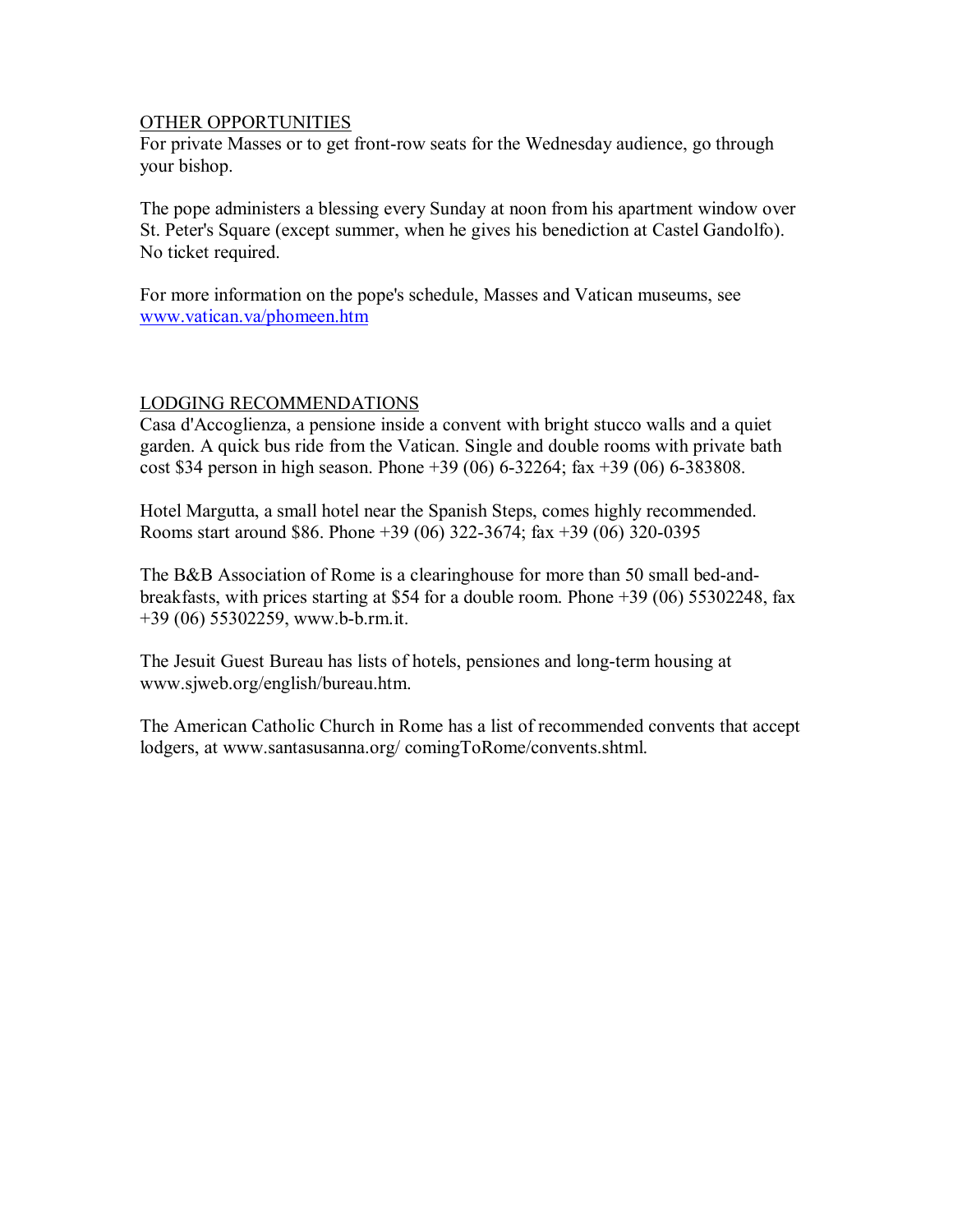# **IN VENICE, A SOMBER CHAPTER OF JEWISH HISTORY AFTER W.W. II, ONLY SEVEN RETURNED TO ORIGINAL GHETTO**

Published: Sunday, December 23, 2001 Dateline: VENICE, Italy Source: -- Peter Delevett

Italy is a devoutly Catholic country. Almost all her great sights -- the Renaissance treasures in Florence's Uffizi Gallery, the Leaning Tower behind Pisa's cathedral, Venice's St. Mark's Square -- bear Christian themes.

But Venice also is home to one of Europe's most historic Jewish sites. Not far from where St. Mark, author of the first Gospel, lies buried in the sumptuous cathedral that bears his name is the Ghetto, where the city's Jews were forced to live from the early 1500s until 1797.

Venice's Jewish population was an important part of the city's commerce and culture; witness wealthy Shylock, the title character in Shakespeare's ''The Merchant of Venice,''' who asks the famous question, "Is not a Jew like any other man?"

The city's Jews had good reason to ask that: Centuries before Hitler, the Venetian government forced Jews to identify themselves with yellow badges sewn onto their clothes. Ironically, it was another European dictator, Napoleon, who freed the Jews from the Ghetto when he took the city at the turn of the 19th Century. But most Jews remained in the neighborhood, and the neighborhood retained its name. The very word ''ghetto'' was coined here, thought to be a derivative of the Italian word for the foundries that once stood nearby.

Enforced Jewish enclaves in Rome, Poland and elsewhere took on the name. And like many of them, the Venice ghetto has a story with an unhappy ending. During World War II, fascists rounded up more than 200 of the neighborhood's residents and shipped them to concentration camps; only seven returned.

Today, the Campo Ghetto Nuovo is a quiet square with a few telltale mezuzahs (prayer boxes) on the doorways. There's a Hebrew museum, stores selling Hannukah menorahs and maps of Israel, several kosher restaurants and half a dozen synagogues, most of them tucked away out of sight. (Tours can be arranged by calling the Museo Ebraico, or Jewish Museum; +39 (041) 715-359).